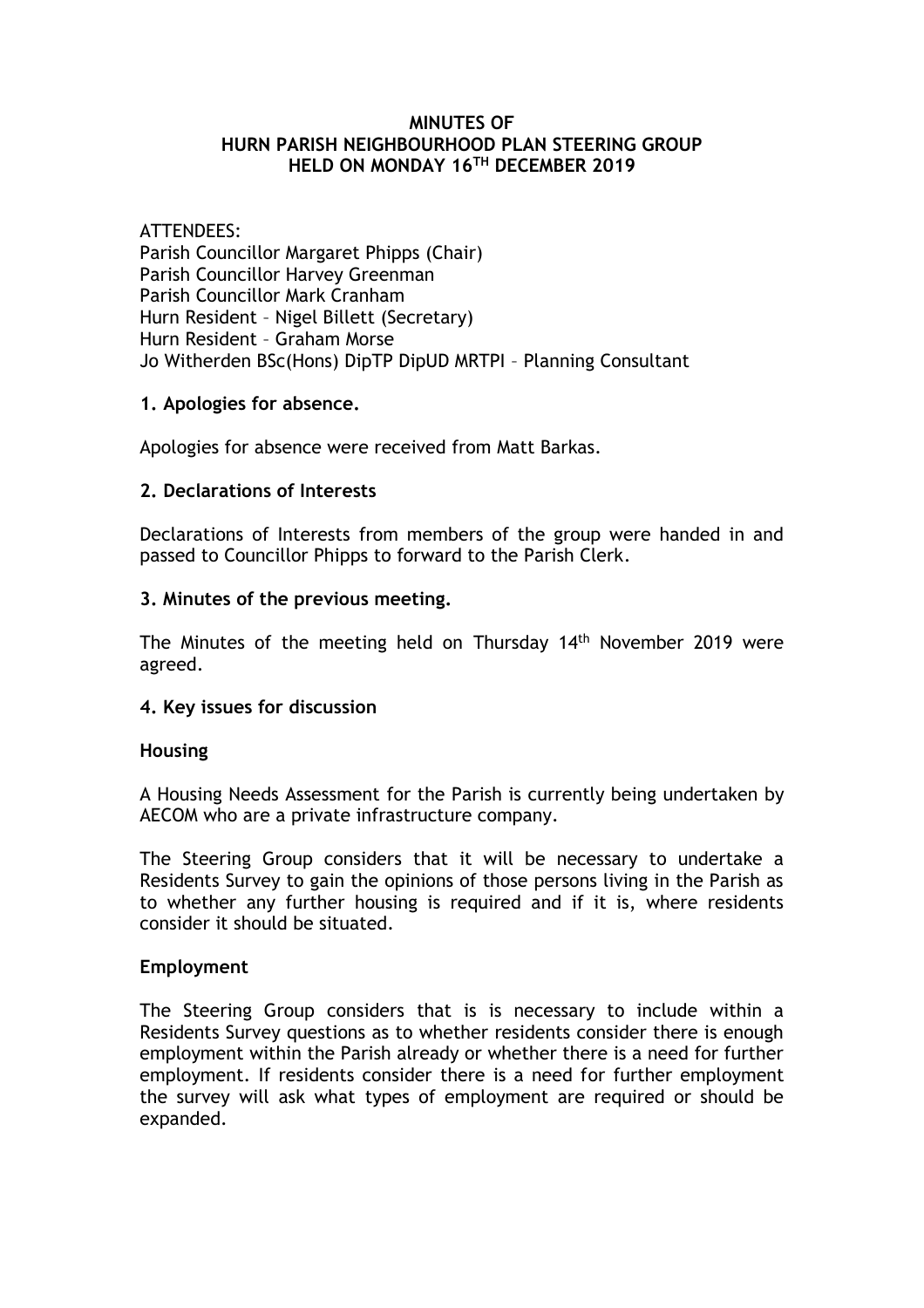## **Community Facilities**

The Steering Group identified that the current community facilities included the Village Store/Post Office, the Sports Club and The Avon Causeway Hotel. There was a Rights of Way network which gives connectivity throughout the Parish by way of Bridleways.

The group consider that a Residents Survey should include questions as to whether residents feel there is a need for additional community facilities or extensions to the Rights of Way network.

#### **Character and Environment**

The Parish of Hurn is situated within a Green Belt, has a Conservation Area, various sites of special scientific interest (SSSI's) and other protected areas.

The Steering Group considers there is a need to identify any additional areas which may need to be protected, particularly current green spaces and to ensure that any planning conditions requiring existing and proposed mineral sites to be reverted to their previous use are enforced by BCP Council.

The group further consider that a Residents Survey should seek the views of residents in respect of current and any additional protected areas which may be considered necessary.

#### **Traffic and Transport**

The Steering Group acknowledged that improvements to the Chapel Gate Roundabout, Hurn Roundabout and Blackwater Junctions had been made within the past few years and those which are currently taking place were due to be completed in the Spring of 2020. However proposals for pedestrian and horse crossings at the junctions of Mill Lane, Pussex Lane and Parley Lane and Hurn Court Lane and Christchurch Road which were included in the original scheme for the relocation of the roundabout at Hurn, which did not take place, had now been dropped.

The Steering Group considers it necessary to pursue the early installation of these particular crossings with BCP Council. Further consideration should also be given to the connectivity of the area in particular to the extension of existing or additional bridleways.

The key issues referred to above were agreed by members of the group.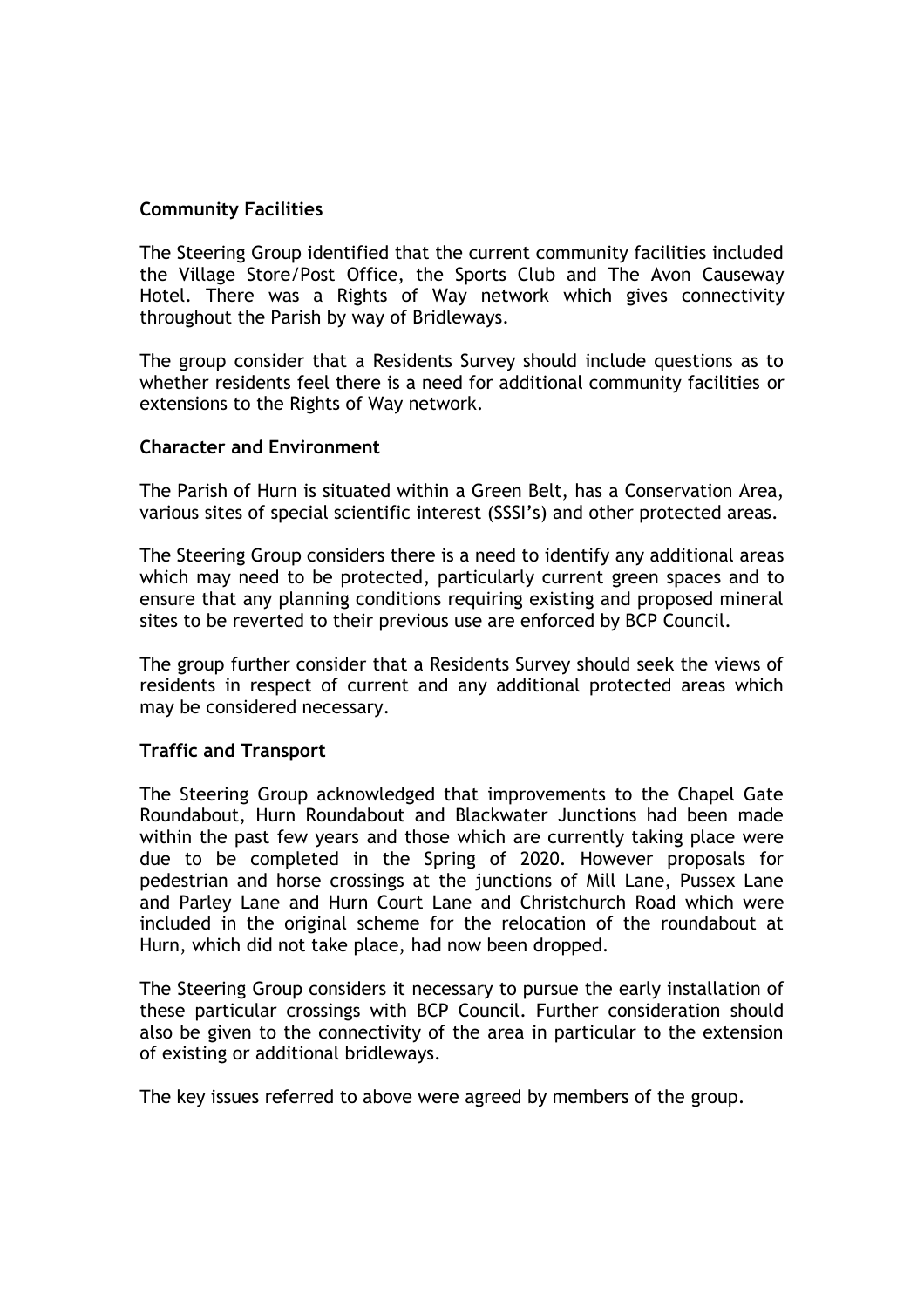## **5. Lagoon Proposals**

Members of the group discussed proposals for a large water park at Hurn, brief details of which had recently appeared in the Bournemouth Echo. Whilst the Echo had not identified the proposed site it was suggested by members that it would be on land bounded by Mill Lane, Parley Lane and Hurn Court Lane. Councillor Phipps advised members that she had recently attended a presentation by various stakeholders involved in the scheme to BCP Council and a formal planning application for the proposals would be submitted to BCP Council in due course.

Whilst the Parish Council would be consulted on the proposals once a formal planning application had been submitted members of the group felt that it would be appropriate to seek residents views on the creation of a water park in Hurn within the Residents Survey mentioned in section 4 above.

## **6. Actions to progress**

#### **Residents Survey**

Jo Witherden to compile a draft survey for discussion at the next meeting of the group.

#### **Data Review**

Councillor Phipps to bring adocument for proposals in respect of Business Employment Expansion at the Airport to the next meeting.

Councillor Phipps to talk to Caroline Peach at BCP Council to ascertain whether a character appraisal of the Hurn Conservation Area had been undertaken.

Councillor Phipps to pursue the construction of pedestrian/horse crossings in Parley Lane and Christchurch Road with BCP Council.

Councillor Greenman to compile a list of all employment sites within the Parish of Hurn.

Councillor Cranham to discuss existing and any proposed community facilities with operators of the Village Shop/Post Office, Sports Club and Avon Causeway Hotel.

Graham Morse to deal with Character and Environment issues.